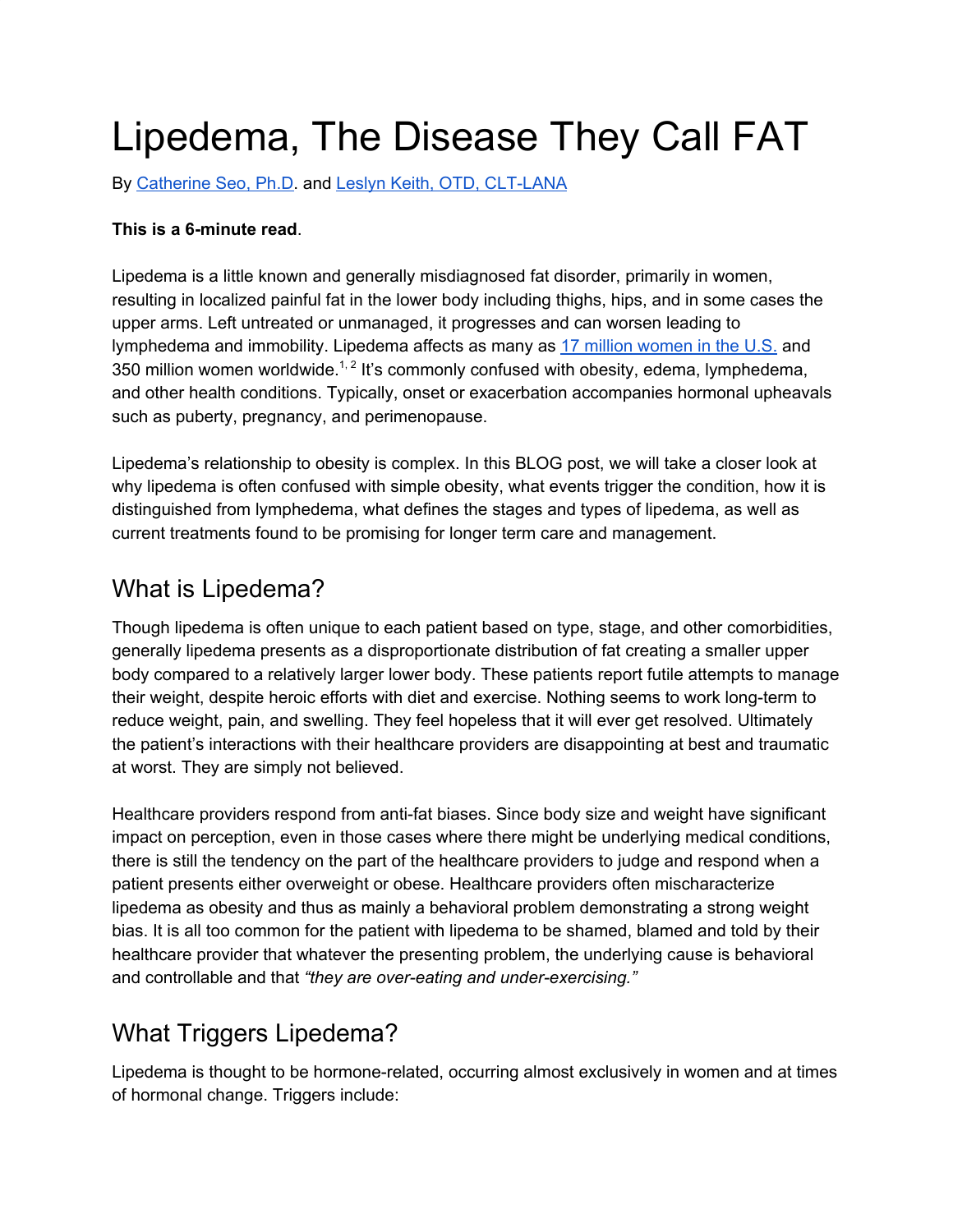- Puberty
- Pregnancy
- Perimenopause/menopause
- Gynecological surgery or trauma

It could be debated that lipedema actually begins much earlier than most women recognize in their own bodies. For example, a woman might begin to develop the condition shortly after the onset of menarche but the full impact may not be felt until she experiences the body changes that come with pregnancy or menopause.

# Lipedema vs. Lymphedema

Lipedema is often confused with and misdiagnosed as lymphedema. These conditions must be differentiated in order to understand and successfully treat the disorder. Although both lipedema and lymphedema have a lymphatic component, there are distinct physiological characteristics that distinguish them from one another. Lipedema is primarily a fat-based disorder while lymphedema is primarily a fluid-based disorder.

These conditions have a relationship to one another, however. Advanced stage lipedema may develop a component of lymphedema due to leaky lymphatic vessels and impaired fluid transport while advanced stage lymphedema may develop excess fat when lymph stasis promotes adipogenesis. [Adipogenesis](https://jcs.biologists.org/content/124/16/2681) is the cellular differentiation within which pre-adipoctyes become adipocytes, also known as lipocytes or fat cells.

Key diagnostic points to consider:

- Lipedema is bilateral and symmetrical. Lymphedema can be unilateral, but if bilateral the legs are not symmetrical.
- Edema associated with lipedema is non-pitting and the feet are not affected, while lymphedema may have pitting edema and generally includes the feet.
- Cellulitis (painful bacterial skin infection) is rare in lipedema, but can be common in lymphedema.

For more detailed information, refer to [Differential](https://lipedemaproject.org/lipedema-differential-diagnosis/?fbclid=IwAR2NH5XBI56BgmjQrx6onD3eWPfPc7QM7nqf1uc366eVmnSvbQ--OqWcm0A) Diagnosis Chart provided by the Lipedema Project.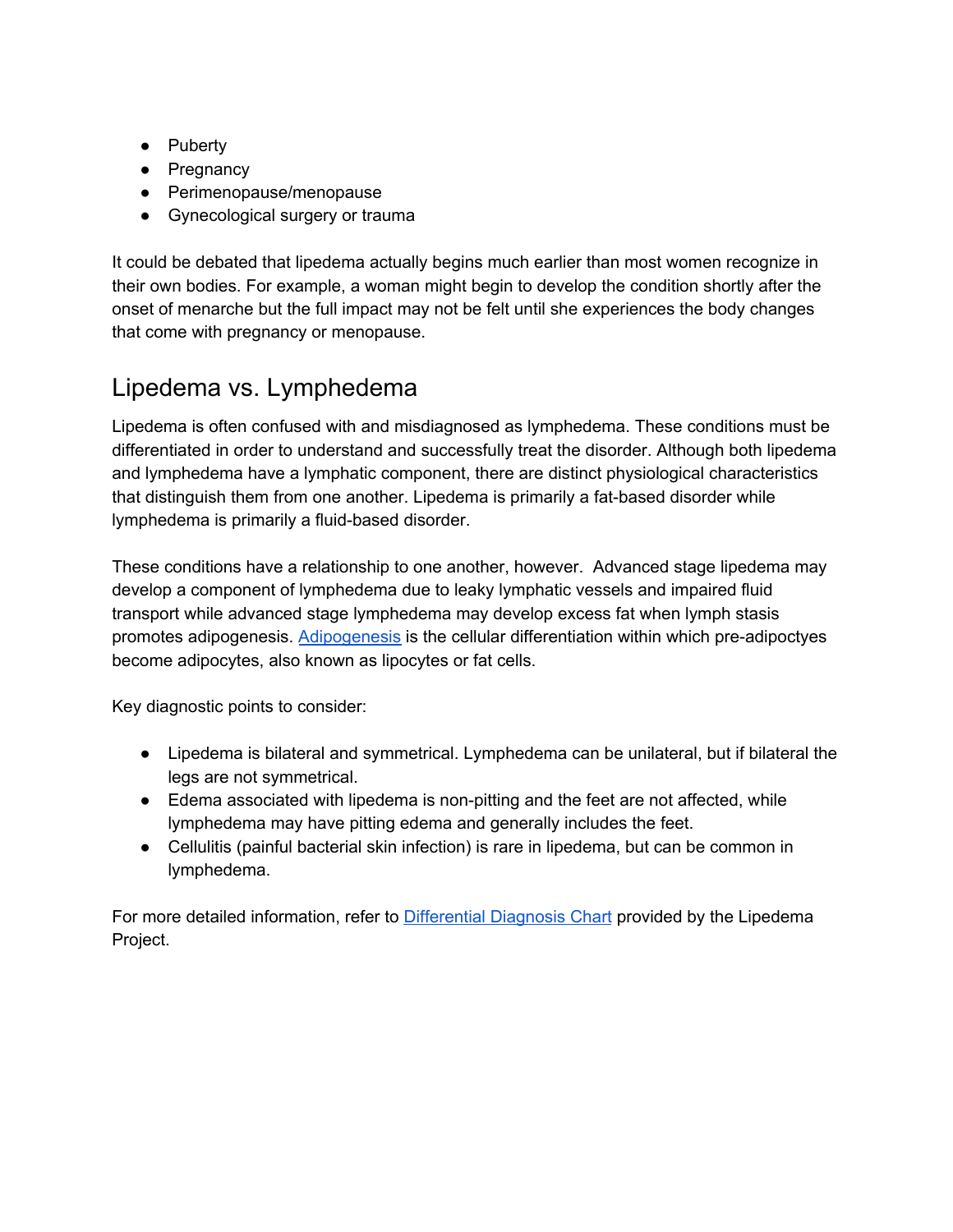# The Stages of Lipedema



## Stage 1

In stage one the skin surface can be smooth with enlarging subcutaneous fat tissue (just under the skin and between skin and muscle). There can be swelling that comes and goes depending on various circumstances like nutrition intake and weather conditions. There can be cuffs at the ankles.

## Stage 2

In stage two the skin surface is uneven with indentations. There can be the development of nodules in the subcutaneous fat tissue feeling like "beans in a bag," and in some cases with lipomas (benign fatty tumors). There is a visible "dimpling" of the skin. There can be increasing tenderness and pain. There can be cuffs at the ankles.

#### Stage 3

In stage three the skin surface increasingly indents with deformations caused by fat growth. There can be large masses of skin and fat that create folds and overhangs especially at the hips, thighs, and knees. Ankle cuffs are present. When lymphedema develops, there can be subcutaneous tissue thickening and a honeycomb [appearance](https://www.ncbi.nlm.nih.gov/pmc/articles/PMC4986968/) to the tissue due to fluid buildup in subcutaneous fat. Pain and tenderness can worsen considerably during this stage with increasing immobility.

#### Stage 4

In stage four the progression of lipedema advances to include a significant compromise of the lymphatic system and resulting lymphedema. This stage is referred to as LipoLymphedema. There can be debilitating "lobules" of skin and fat, typically on the medial thighs and knees, that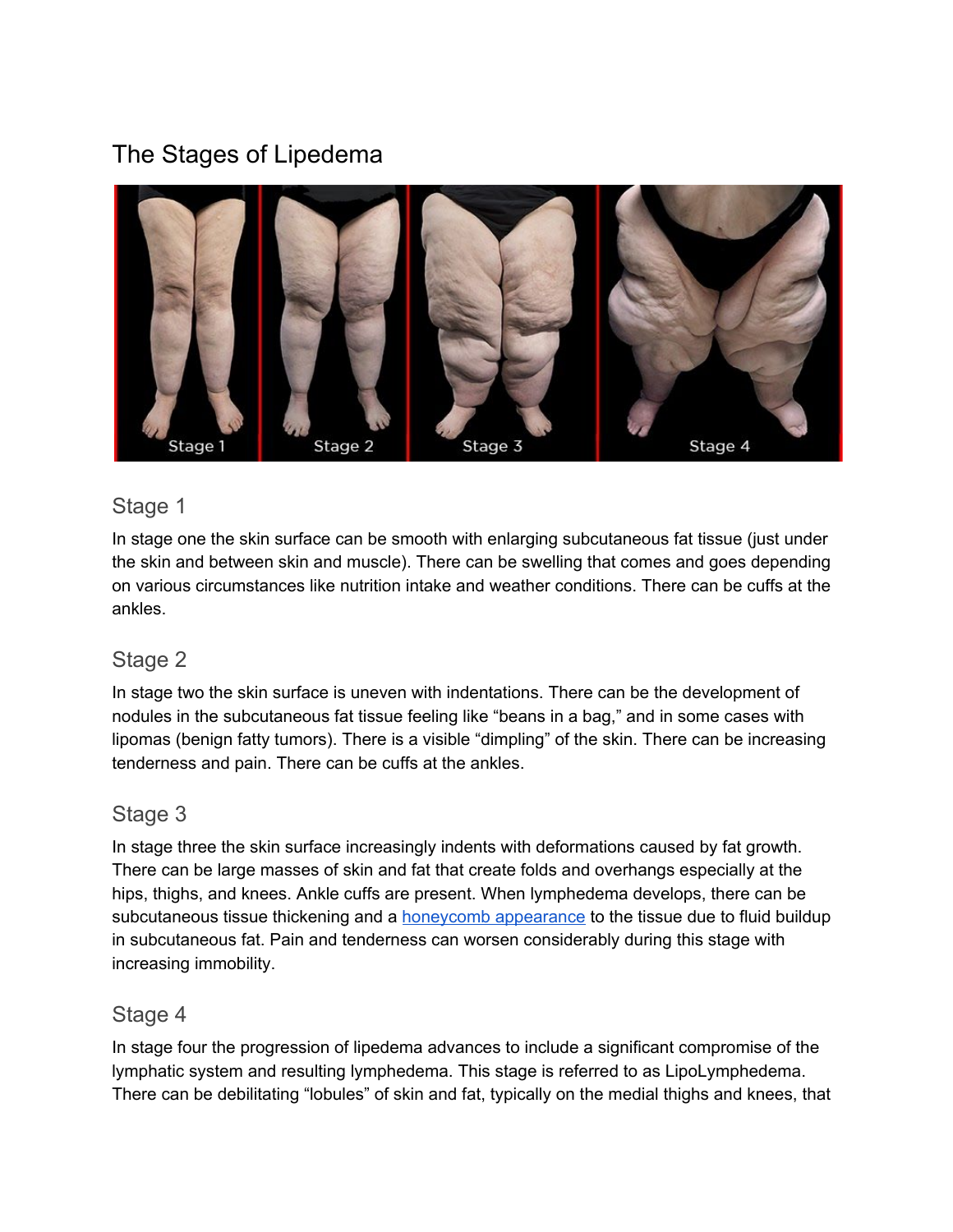significantly limit mobility. Swelling can be persistent. Typically there are profuse cuffs at the ankles.

# The Types of Lipedema



There are *five types of [lipedema](https://lipedemaproject.org/about-lipedema/)*, which are divided according to the region or regions of the body primarily affected.

## Type 1: Buttocks

Fat deposition is mainly concentrated in the buttocks with accumulation sometimes occurring in "saddlebag" formation.

#### Type 2: Buttocks, Hips, & Thighs

Fat deposition is concentrated in the buttocks, hips, and thighs to the knees. The calves and ankles are unaffected.

## Type 3: Buttocks, Hips, Thighs, & Calves

Fat deposition is concentrated in the hips and buttocks, down through the thighs, and into the calves to the ankles. There is often but not always a cuff at the ankles. The feet are spared.

## Type 4: Upper Arms

Fat deposition is concentrated in the upper arms. Type 4 accompanies Type 3 in some but not all cases.

## Type 5: Calves, Knee to Ankle

Fat deposition is concentrated in the calves from the knees to the ankles sparing the feet. There is often but not always a cuff at the ankles.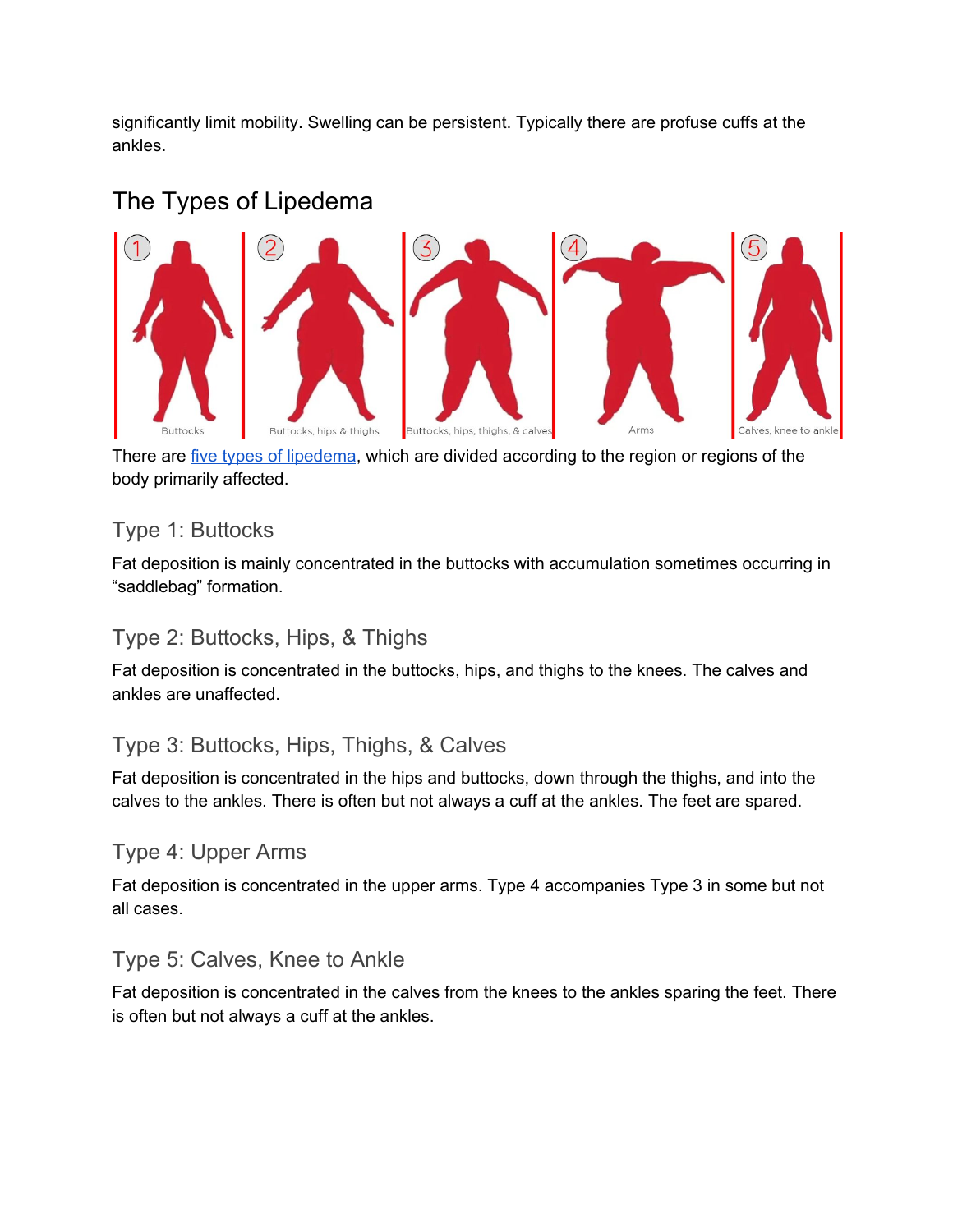# Pain and Bruising With Lipedema

While pain often accompanies lipedema, each person can experience pain in a unique way. One woman's level of pain may be very different from another woman in the same stage of lipedema, and even the locations of pain vary. Not all women with lipedema experience pain. Pain levels might change to becoming more or less painful over time. Those who experience pain report that it occurs primarily in the areas of increased fat deposition, generally between the hips and ankles.

There is also easy bruising with minimal or barely perceptible trauma thought to be the result of capillary fragility and increased permeability. It's common to see black and blue bruises along the thighs and calves of those with lipedema.

## Holistic Approach for Self-Management

Because the experience of lipedema may be unique and all-encompassing for each woman, we strongly believe that a holistic and individualized approach to treatment is required for the best outcomes. A personal protocol for management can be developed by exploring five principal domains: physical, mental/psychological, emotional, spiritual and social.

**Physical:** This domain includes management of physical symptoms and manifestations of lipedema including pain, swelling, fibrosis, bruising, and fat deposition as well as other secondary consequences such as reduced strength, endurance and mobility. Effective treatment should incorporate nutrition and complete decongestive therapy (manual lymph drainage, compression therapy and movement/exercise). Women are counseled to adopt a ketogenic diet adapted for lipedema and their own unique needs and preferences. $^{3,4}$ Complementary treatments investigated may include vibration, cupping, and Epsom salt baths.<sup>5,</sup> 6, 7

**Mental/Psychological:** Lipedema affects all aspects of a woman's sense of self-identity, especially in light of the ubiquitous weight bias in our culture. The mental self-chatter and psychological impact can be detrimental to developing a sense of self-nurturance. Interventions can include cultivating Psychological Flexibility, Self-Compassion and broadening Social Connection. Focus on and change to mental self-judgment, criticism and blame can alleviate the internal self-hatred often reported and replace it with acceptance and self-advocacy.

**Emotional:** The emotional impact of lipedema with its physical disfigurement and functional limitations can be confusing and debilitating. Since self-blame is reported as the most constant issue, a gentle and methodological approach to emotional release can help to transform one's daily experience. Developing a way of identifying the feelings and emotions that influence all aspects of our lives and decision-making allows for a pathway to acceptance and peace with one's circumstances.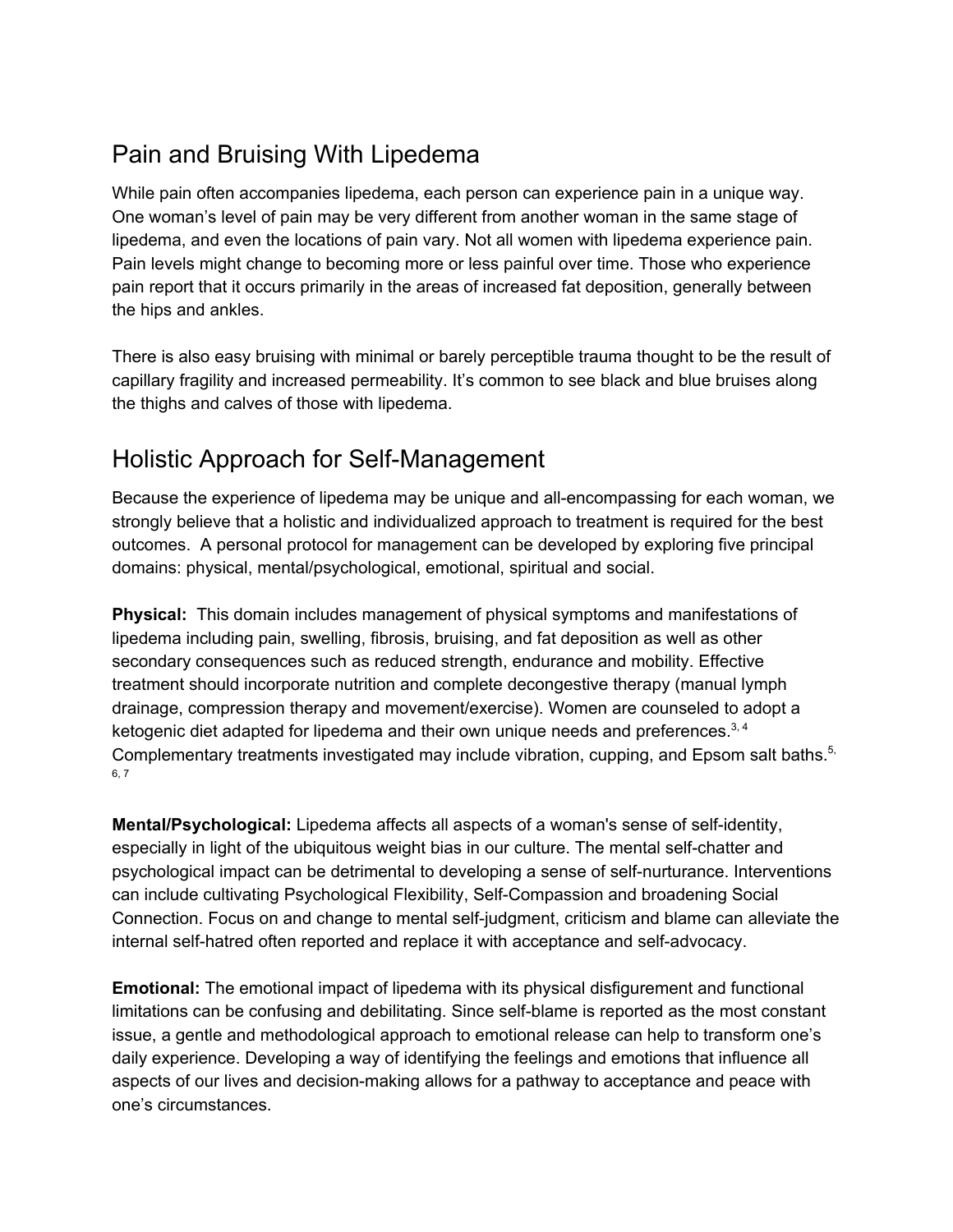**Spiritual:** We have reviewed the many ways in which lipedema is painful across several domains, physical, mental, and emotional. While *"Pain is inevitable, suffering is optional."* We support the cultivation of self-compassion and mindfulness, both contributing to a spiritual dimensionality. Self compassion is a deep awareness of our own suffering and being mindful of what we are going through. We are able to notice that this is a part of natural human suffering and that we can relieve it. We cultivate awareness of moments of choice to discover ways to accept what can at times feel overwhelming and out of control. In these moments, we can experience an inner shift. Quiet time, meditation, and other mindfulness practices support the development of self-compassion and deepening spiritual growth.

**Social:** Most with lipedema feel alone in their struggle with a disease that seems to have no diagnosis or help. They are not being heard or seen or fundamentally understood, often by family and friends, and most definitely in the healthcare setting. Research suggests that connection can be healing. When we feel connected, bodily inflammatory processes change at a physiological level. Three kinds of interactions build closer connections with others. First, vulnerability leads to acceptance. Second, self-disclosing leads to being heard and understood. Finally, asking for what you need leads to reciprocity in relationship with others. These actions create authentic connection. Doing this in community creates safety, a sense of belonging, and willingness to heal. Community leads to better mental and physical health. Helen Keller said, *"Alone we can do so little, together we can do so much."*

## Lipedema: Challenging And Treatable

The journey of lipedema is challenging and confusing. Most women who have undiagnosed lipedema "know" something is not right but are told again and again by their healthcare providers that it's their fault, and to stop eating and to start exercising. With a lipedema diagnosis comes mixed feelings. On the one hand, a sense of relief that there is a condition with a definition and a pathophysiology. On the other hand, the conventional belief is that nothing can be done and lipedema will progress to eventual immobility.

We now know that there is a pathway to managing and living well with lipedema. Self-education is at the forefront along with a holistic approach to developing a protocol for self-management. Nutrition based in a ketogenic way of eating has helped many women lose weight, eliminate or diminish pain and swelling, and regain mobility. Cultivation of self-nurturance, self-compassion, and building of community connections worldwide has made a difference in individual and collective knowledge and overall quality of life.

As a lipedema community, we continue to spread awareness about lipedema, eliminate the stigma attached to it, and open a world of possibility for new treatments in the future.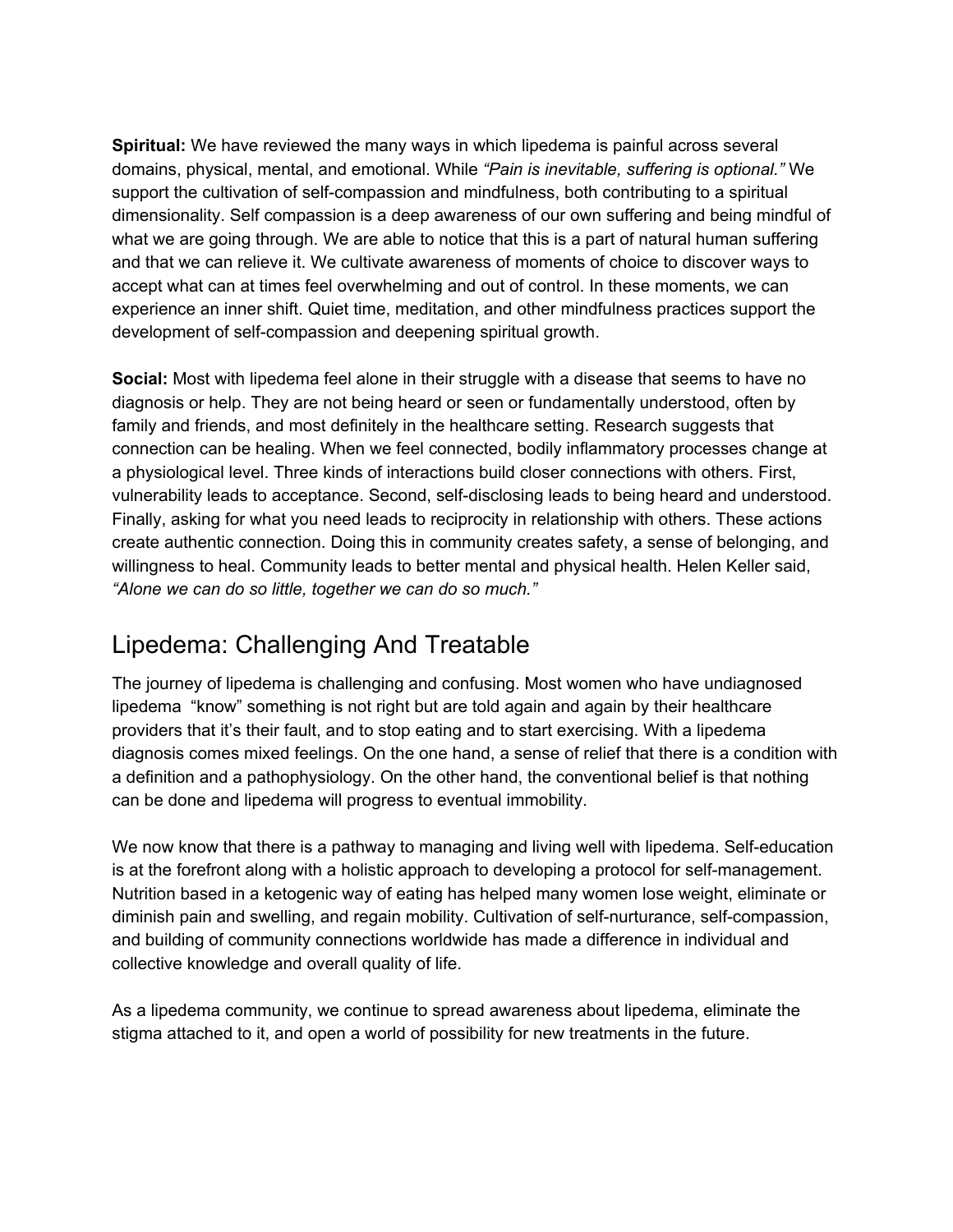#### **About the authors:**

**[Catherine](https://lipedema-simplified.org/catherines-story/) Seo, Ph.D.** is Founder & Director of Lipedema Simplified, Founder & Board Member at The Lipedema Project, Inc., course director for MasterClass: Beyond Lipedema and a professor of psychology. She produced and directed the documentary, *The Disease They Call FAT*, and was one of the co-authors of the book, *Lipedema-The Disease They call FAT: An Overview for Clinicians*. Catherine's research focuses on empowering women who experience the distortions of body image and the role of nutrition for treating lipedema. She holds a doctorate in Psychology with a concentration in Media. She has lipedema, lymphedema, and has struggled with obesity. Catherine brings knowledge, compassion, and humor to living with a chronic condition.

**Leslyn Keith, OTD, [CLT-LANA](https://www.clt-lana.org/therapist-481/leslyn-keith.html)** has a Clinical Doctorate in Occupational Therapy with an emphasis on lymphedema and obesity. She was certified as a Lymphedema Therapist in 2000 and became LANA-certified in 2001. Dr. Keith has started four lymphedema therapy programs in California including two in private practice. In addition to treating lymphedema and other lymphatic disorders, she currently researches, consults, and lectures on lymphedema, lipedema, and obesity internationally. She is Board President for The Lipedema Project, Inc. and an instructor for Klose Training and Consulting.

Citations:

 $\mathcal{L}$ 

1. Fife CE, Maus EA, Carter MJ. Lipedema: a frequently misdiagnosed and misunderstood fatty deposition syndrome. Adv Skin Wound Care. 2010;23(2),81-92. doi: 10.1097/01. ASW.0000363503.92360.91.

2. Földi M, Földi E. Lipedema. In: Földi M, Földi E, eds. Földi's Textbook of Lymphology: For Physicians and Lymphedema Therapists. 2nd ed. Munich, Germany: Urban & Fischer; 2007; 417-427.

3. Sørlie, V. (2019). Lipodiet: Effect of a low-carbohydrate high fat-diet on pain and quality of life in patients with lipedema [Master Thesis]. University of Oslo.

4. Gershuni, V. M., Yan, S. L., & Medici, V. (2018). Nutritional Ketosis for Weight Management and Reversal of Metabolic Syndrome. Current Nutrition Reports, 7(3), 97–106. <https://doi.org/10.1007/s13668-018-0235-0>

5. Rainer Schneider (2020) Low-frequency vibrotherapy considerably improves the effectiveness of manual lymphatic drainage (MLD) in patients with lipedema: A two-armed, randomized, controlled pragmatic trial, Physiotherapy Theory and Practice, 36:1, 63-70, DOI: 10.1080/09593985.2018.1479474

6. Vivian, T. (2019) An overview of lipo-lymphoedema with co-morbid obesity and an example of management, Wound Healing Southern Africa, Volume 12 Number 2, 2019, p. 10 - 14.

7. Ashforth, K. (2019) Understanding Fibrosis in Lipedema: Inflamed Subcutaneous Adipose Tissue (SAT), and Nodules.